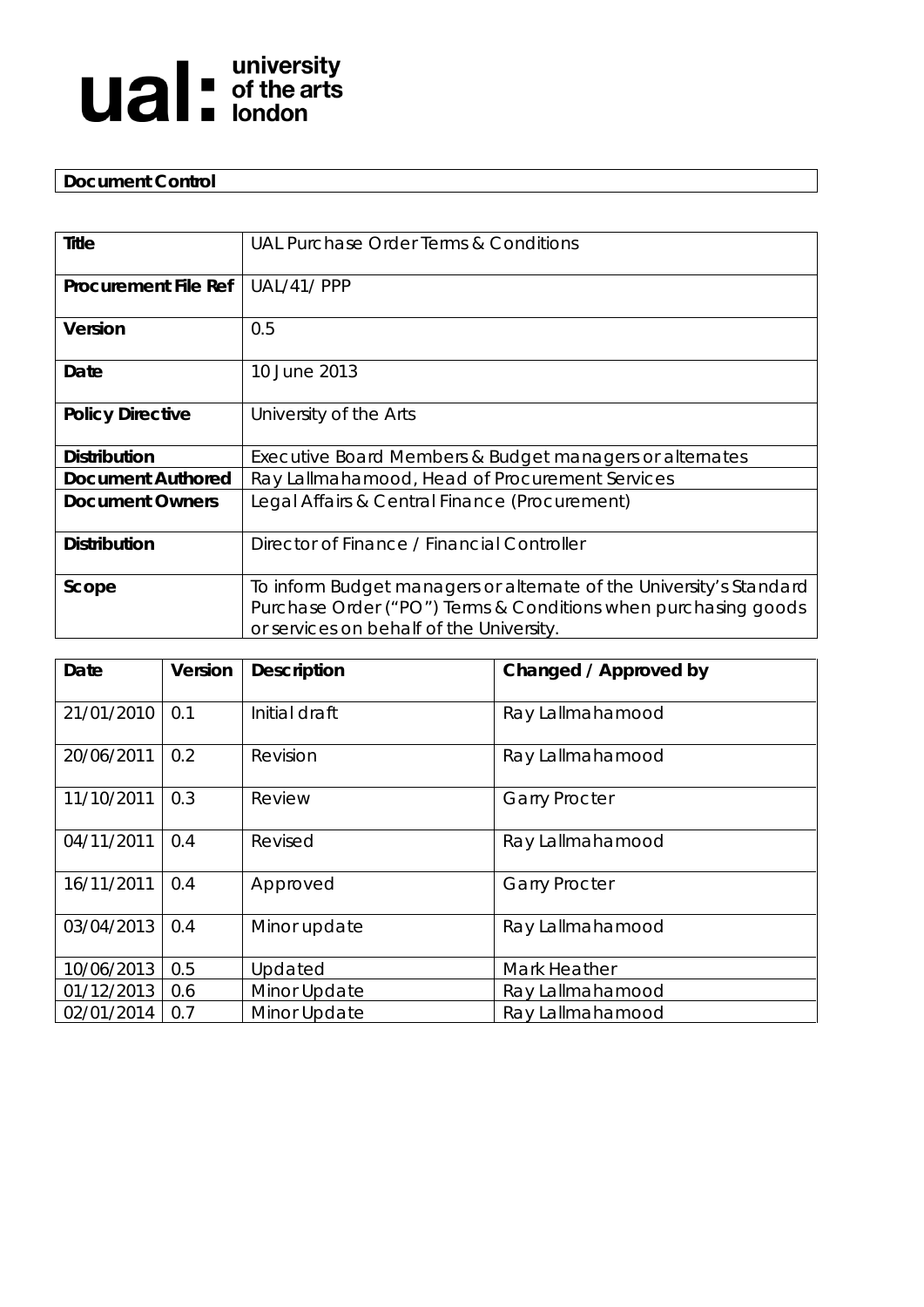# **university**<br> **uitable of the arts**

# **TERMS AND CONDITIONS FOR THE PURCHASE OF GOODS & SERVICES**

# **1. Definitions**

- **1.1** In these terms and conditions ("Terms"):<br>**1.2** "Contract" means these Terms, the Purch
- **1.2** "Contract" means these Terms, the Purchase Order and any other documents referred to in the Purchase Order;
- **1.3** "Fee" means the fee stated in the Purchase Order as payable by UAL to Supplier for the provision of the ordered Goods and/or Services;
- **1.4** "Intellectual Property Rights" means all patents, rights to inventions, utility models, copyright and related rights, trade marks, service marks, trade, business and domain names, rights in trade dress or get-up, rights in goodwill or to sue for passing off, unfair competition rights, rights in designs, rights in computer software, database rights, topography rights, rights in confidential information (including know-how and trade secrets) and any other intellectual property rights, in each case whether registered or unregistered and including all applications for and renewals or extensions of such rights, and all similar or equivalent rights or forms of protection in any part of the world.
- **1.5** "Purchase Order" means UAL's written instructions to provide the ordered Goods and/or Services;
- **1.6** "Services" means the service(s) to be provided by Supplier to UAL, including where applicable any goods or materials provided pursuant to the ordered Services;
- **1.7** "Goods" means the good(s) to be provided by the Supplier to UAL, including where applicable any services provided pursuant to the ordered Goods;
- **1.8** "Supplier" means the supplier named in the Purchase Order;<br>**1.9** "UAL" means the University of the Arts London.
- **1.9** "UAL" means the University of the Arts London.

# **2. Supply of Goods & Services**

- **2.1** These Terms are the only terms and conditions upon which UAL is prepared to deal with the Supplier and they shall govern the Contract to the exclusion of any other terms and conditions which the Supplier seeks to impose or incorporate, or which are implied by trade, custom, practice or course of dealing.
- **2.2** The Purchase Order constitutes an offer by UAL to purchase Goods and/or Services from the Supplier in accordance with these Terms. The Purchase Order shall be deemed to be accepted on the earlier of:
- **2.2.1** the Supplier issuing written acceptance of the Order; or **2.2.2** any act by the Supplier consistent with fulfilling the Orde
- **2.2.2** any act by the Supplier consistent with fulfilling the Order,
- at which point and on which date the Contract shall come into existence.
- **2.3** No changes to the Contract shall be valid unless agreed in writing signed by an authorised representative on behalf of UAL.
- **2.4** The Supplier shall provide the ordered Goods and/or Services in conformance with the requirements of the Purchase Order.
- **2.5** The Supplier warrants that all Goods and/or Services will be provided with the highest degree of skill, care and diligence in accordance with best industry practice and in accordance with the Contract.
- **2.6** Any Goods and/or Services provided by the Supplier to UAL pursuant to the Contract shall be of excellent quality, and fit and sufficient for the purpose for which such Goods and/or Services are ordinarily used and for any particular purpose made known by UAL to the Supplier, and shall be free from defects in design, materials and workmanship and shall comply with any technical requirements contained or referred to in the Purchase Order.
- **2.7** The ordered Goods and/or Services shall be delivered or performed (as the case may be) at the time or within the period(s) specified in the Contract and time for delivery of Goods and performance of Services shall be of the essence of the Contract.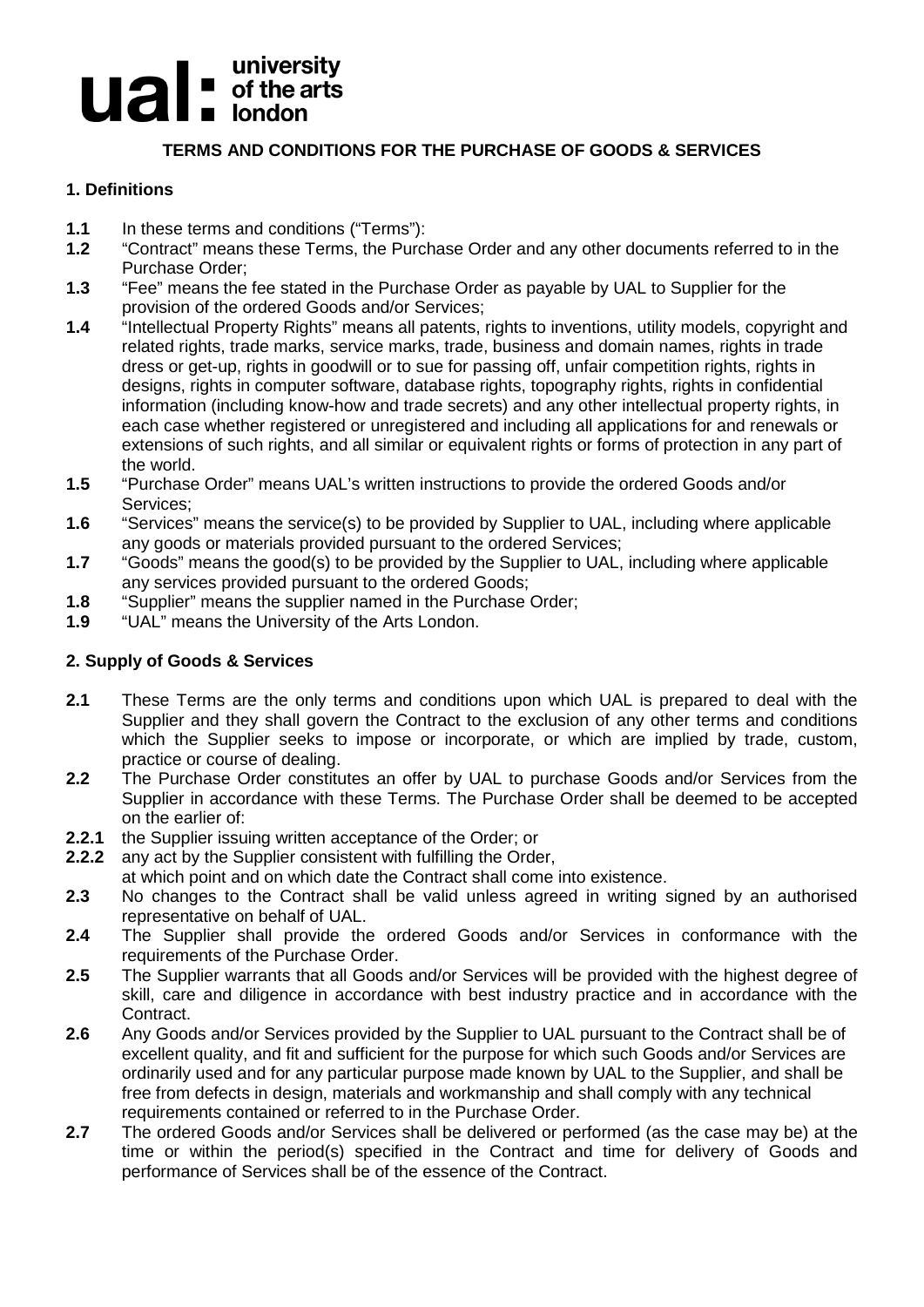#### university  $\blacksquare$  of the arts  $\blacksquare$ **london**

- **2.8** Supplier shall comply with all applicable laws and regulations, and with all reasonable requests of UAL, relating to the supply of Goods and the performance of Services.
- **2.9** Supplier shall take out and maintain public and/or all other insurance cover which is appropriate for the ordered Goods and/or Services and shall provide UAL upon request with copies of current certificates of such insurance.

#### **3. Fees and Expenses**

- **3.1** Unless stated otherwise in the Purchase Order, the Supplier shall invoice UAL in respect of the Fee upon delivery of the Goods and/or completion of the performance of Services in each case to the satisfaction of UAL.
- **3.2** The Fee shall be payable by UAL to the Supplier at the end of the month following the month in which a correctly presented invoice (which shall include the Purchase Order number) is received by UAL. VAT (where applicable) shall be shown separately on all invoices.
- **3.3** Without prejudice to any other rights or remedies, UAL reserves the right to set off any amount owing to the Supplier against any liability of the Supplier to UAL.

#### **4. Intellectual Property**

- **4.1** Unless agreed otherwise between the Parties in writing, all intellectual property rights in any work, materials or inventions produced or developed by the Supplier pursuant to the provision of the ordered Goods and/or Services shall belong exclusively to UAL. The Supplier assigns to UAL, with full title guarantee and free from all third party rights, all Intellectual Property Rights in the products of the Services, including for the avoidance of doubt all documents, products and materials developed by the Supplier or its agents, contractors and employees as part of or in relation to the Services in any form or media, including without limitation drawings, maps, plans, diagrams, designs, pictures, computer programs, data, specifications and reports (including drafts) ("Deliverables").
- **4.2** The Supplier shall obtain waivers of all moral rights in the products, including for the avoidance of doubt the Deliverables, of the Goods and/or Services to which any individual is now or may be at any future time entitled under Chapter IV of Part I of the Copyright Designs and Patents Act 1988 or any similar provisions of law in any jurisdiction.
- **4.3** The Supplier shall, promptly at UAL's request, do (or procure to be done) all such further acts and things and the execution of all such other documents as UAL may from time to time require for the purpose of securing for UAL the full benefit of the Contract, including all right, title and interest in and to the Intellectual Property Rights assigned to the Customer in accordance with clause 4.1.
- **4.4** Supplier warrants that all work, materials and/or inventions referred to in clause 4.1 shall not infringe the Intellectual Property Rights of any third party and agrees to indemnify and keep indemnified UAL against all costs, actions, claims, demands, liabilities, expenses, damages or losses which UAL may suffer or incur as a result of or in connection with any breach of this warranty.
- **4.5** All intellectual property rights in any instructions, specifications or other materials made available by UAL to the Supplier shall, subject to any rights of a third party, remain the sole property of UAL.

#### **5. Confidential Information**

- **5.1** Supplier shall not, without the prior written permission of UAL, disclose to any third party or use other than for the purposes of the provision of the ordered Goods and/or Services any confidential information concerning the business or affairs of UAL.
- **5.2** The condition set out under Clause 5.1 above shall not apply to information which was public knowledge at the time of disclosure to the Supplier, or which subsequently becomes public